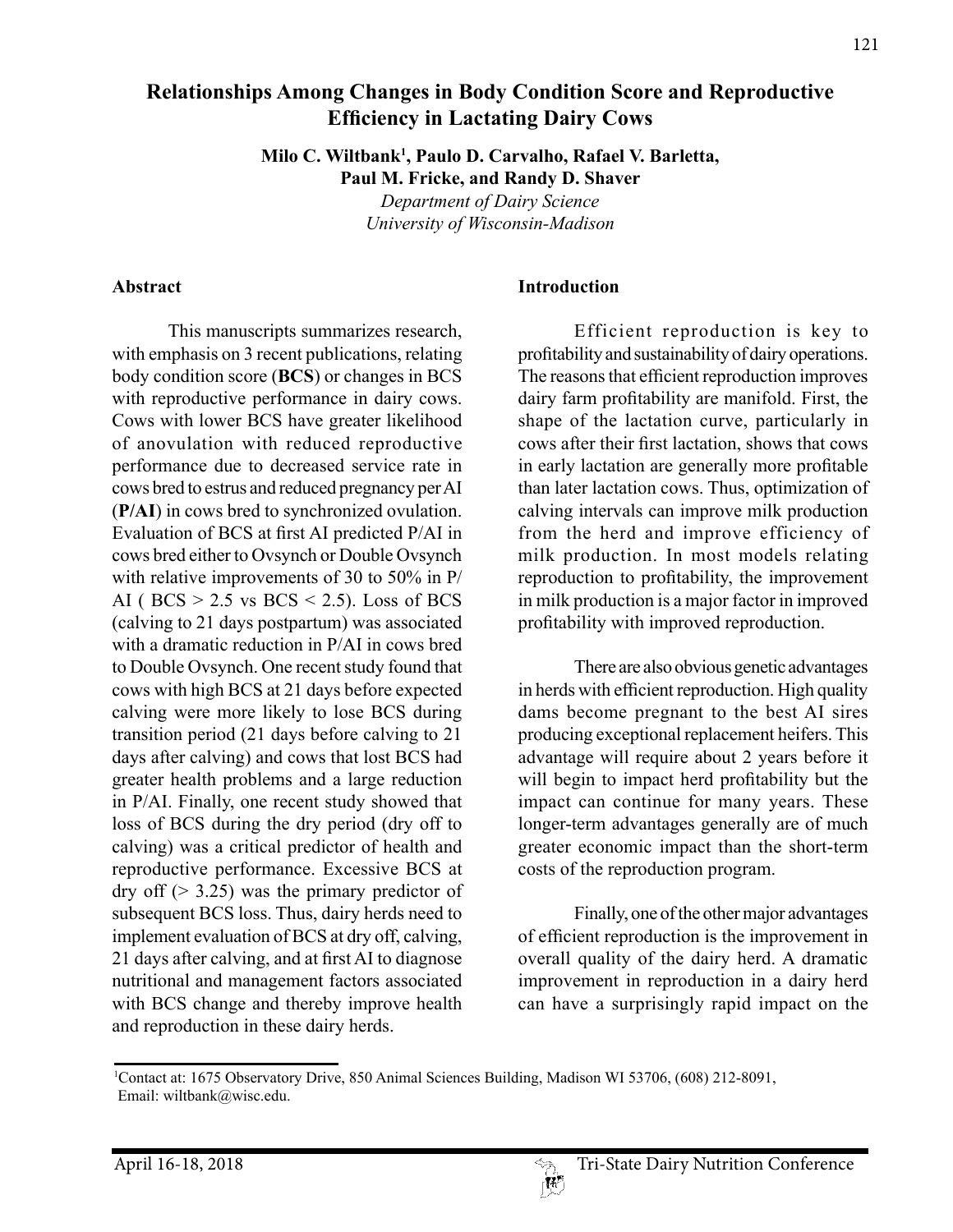management and genetics of a herd, even before the quality replacement heifers produced by the program have entered the milking string. This fairly rapid impact of reproductive management is due to changes in culling practices in a herd. It seems obvious that herds with better reproductive efficiency would cull fewer cows due to poor reproduction; however, it is not as obvious that overall cull rate for the herd may not differ for a herd with good vs poor reproduction, the change is in the type of cow that is culled. If the 21-day pregnancy rate is 15%, then about 27% of cows will not be pregnant by 222 days in milk. Thus, reproductive culls could well represent almost all of the culling on this dairy. In contrast, herds with a 25% 21-day pregnancy rate (an exceptional rate) would have only 10% of cows that are not pregnant at 222 days in milk. Thus, the herd with good reproduction has much greater flexibility to cull "lower value" cows in their herds.

Thus, improvements in milk production, genetics, reproductive costs, and overall quality of the dairy herd can result from improving reproduction. Unfortunately, many dairy farms do not attain optimal reproduction due to many factors related to management, health, and physiology of high-producing dairy cows (Caraviello et al., 2006). The issues involved in reproduction of lactating dairy cows are complex, but increasingly, the interactions between nutrition, the hormonal systems, and altered reproduction in dairy cattle are being elucidated.

Figure 1 provides a generalized summary of 3 general areas in which there is a relationship of nutrition with reduced reproductive performance of lactating dairy cows. Inadequate consumption of nutrients can lead to anovulation and reduced reproductive performance. Inadequate consumption of energy leading to loss of BW and BCS is the primary

topic of this manuscript. The middle box shows the effect of high feed consumption on liver blood flow leading to altered reproductive physiology. Finally, excessive levels of carbohydrates, dietary protein, or other feed ingredients can also reduce reproduction (right box). These last 2 areas have been discussed in previous reviews (Sartori et al., 2002, Wiltbank et al., 2006, Santos et al., 2010, Bisinotto et al., 2012, Wiltbank et al., 2014). Thus, the remainder of this manuscript will focus on how BCS and changes in BCS are related to reproductive efficiency in dairy herds.

### **Measurement and Uses of BCS**

Evaluation of BCS is a useful management tool to assess body fat stores of Holstein dairy cows (Wildman et al., 1982, Waltner et al., 1993). Body condition score has received considerable attention as a tool to aid in the management of nutritional programs in dairy herds (Waltner et al., 1993, Roche et al., 2009). The BCS of cows at calving, the nadir BCS, and the postpartum BCS loss are associated with differences in milk production, reproduction, and health (Pires et al., 2013). Overconditioned cows with a BCS greater than 4.0 at calving had greater circulating concentrations of nonesterified fatty acids (**NEFA**) in early lactation compared with cows with moderate or low BCS (Pires et al., 2007). Hyperlipidemia, in turn, caused insulin resistance in dairy cows (Hayirli, 2006), consistent with studies linking high BCS to reduced peripheral insulin sensitivity in the lipomobilization state (Ospina et al., 2010b).

The association of energy status during the transition period and reproductive efficiency in dairy cows has been demonstrated in multiple studies. For example, a retrospective analysis of 7 studies of prepartum nutrition found that feeding a high energy diet during the closeup period resulted in increased BCS loss post-partum and increased time to pregnancy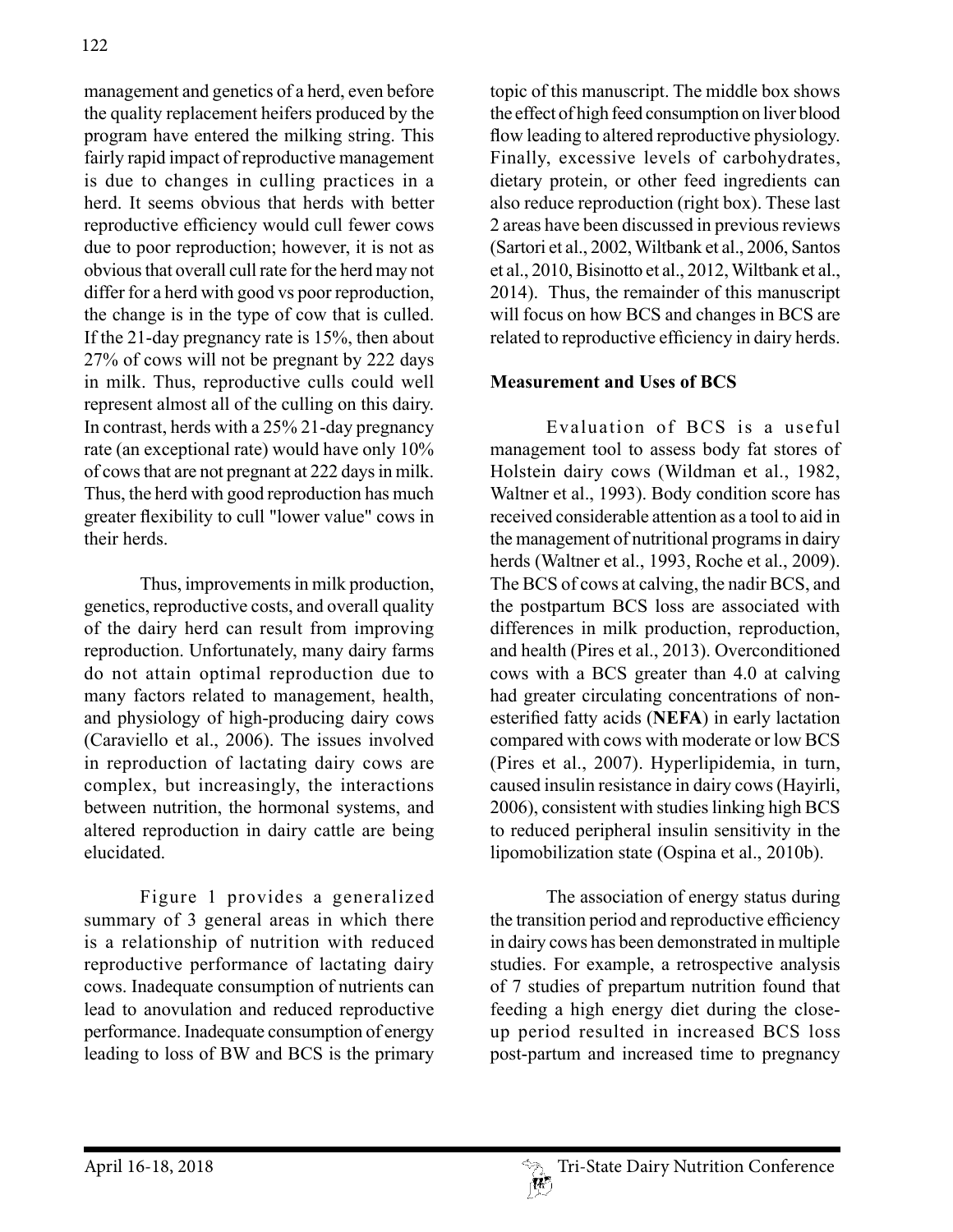with very low BCS  $(< 2.00)$  had over 40% anovulation, whereas cows with 2.75 or greater BCS had 20.9% anovulation. However, less than 5% of cows had very low BCS (< 2.00) and only

(Cardoso et al., 2013). In addition, 2 studies found that increases in NEFA concentrations during the transition period were predictive of reduced risk of pregnancy by 70 days after the voluntary waiting period (**VWP**) in evaluations of >2000 lactating dairy cows or reduced 21-day pregnancy rate in herd-level evaluations of 60 free-stall herds (Ospina et al., 2010a,b). Recently a study of 156 lactating dairy cows (Garverick et al., 2013) reported that the probability of pregnancy at first timed AI (**TAI**) was decreased as serum NEFA concentrations on day 3 postpartum increased. Other studies also indicate a negative relationship between post-partum NEFA or loss of BCS and fertility (López-Gatius et al., 2003, Chapinal et al., 2012a). In contrast, no effect of increased NEFA or b-hydroxybutyric acid (**BHBA**) concentrations during the transition period was found in a recent large ( $n = 2,365$ ), multi-region study (Chapinal et al., 2012b). Unfortunately, none of these studies provided detailed information on reproductive management protocols, except for Garverick et al. (2013).

One critical issue is the relationship of lower BCS and increased anovulation in dairy cattle. Early studies demonstrated that the day of energy balance nadir was related to timing of first ovulation ( $r^2 = 0.72$ ) with first ovulation occurring, on average, 10 days after the energy balance nadir (Butler and Smith, 1989). In a large collaborative study  $(> 5,000$  cows evaluated) done by 3 different reproductive physiologists (Milo Wiltbank, Paul Fricke, and Jose Santos) and two geneticists (George Shook and Rebecca Bamber), it was found that anovulation had a fairly high heritability for a reproductive trait  $(h^2=0.171)$  in dairy cattle (Bamber et al., 2009). In addition to the genetic findings in this study, the study reported the percentage of cows with anovulation at  $~60$  days after calving, which as would be expected, was greater in cows with lower BCS (Figure 2). For example, cows

25.8% had low BCS (< 2.50), demonstrating that in US dairy herds most cows have reasonable BCS by time of expected AI (~60 DIM) and most cows are cycling. Nevertheless, herds that have severe loss of BCS and consistently low BCS during the early post-partum period would be expected to have a high percentage of anovular cows. High percentage of anovular cows can dramatically reduce reproductive performance in lactating dairy cows (Gumen et al., 2003, Santos et al., 2016a, Santos et al., 2016b). One other complication is that when pregnancy is established in anovular cows, these cows are more likely to undergo pregnancy loss compared to cyclic cows (Santos et al., 2004, Sterry et al., 2006, Santos et al., 2009b). Thus, lower BCS (< 2.75) increases percentage of cows that are anovular and anovular cows reduce reproductive efficiency either by reducing percentage of cows that receive AI due to lack of expression of estrus and ovulation, decreased fertility after induction of ovulation and timed AI, and increased pregnancy loss in cows that become pregnant.

## **Effect of BCS at Time of AI on Fertility**

A study summarizing early research (before 2003) from 11 studies with a total of 7,733 cows (López-Gatius et al., 2003) categorized cows by as low, intermediate, and high BCS (BCS < 2.5; between 2.5 and 3.5; and > 3.5, respectively). Cows calving with a low BCS (BCS < 2.5) had a decreased relative risk of pregnancy at first AI (relative risk  $= 0.91$ ) compared to cows calving with an intermediate BCS  $(2.5 < BCS < 3.5)$ . The relative risk of pregnancy at first AI, however, did not differ between cows calving with an intermediate BCS and cows calving with a high BCS. Detection of estrus was the primary reproductive management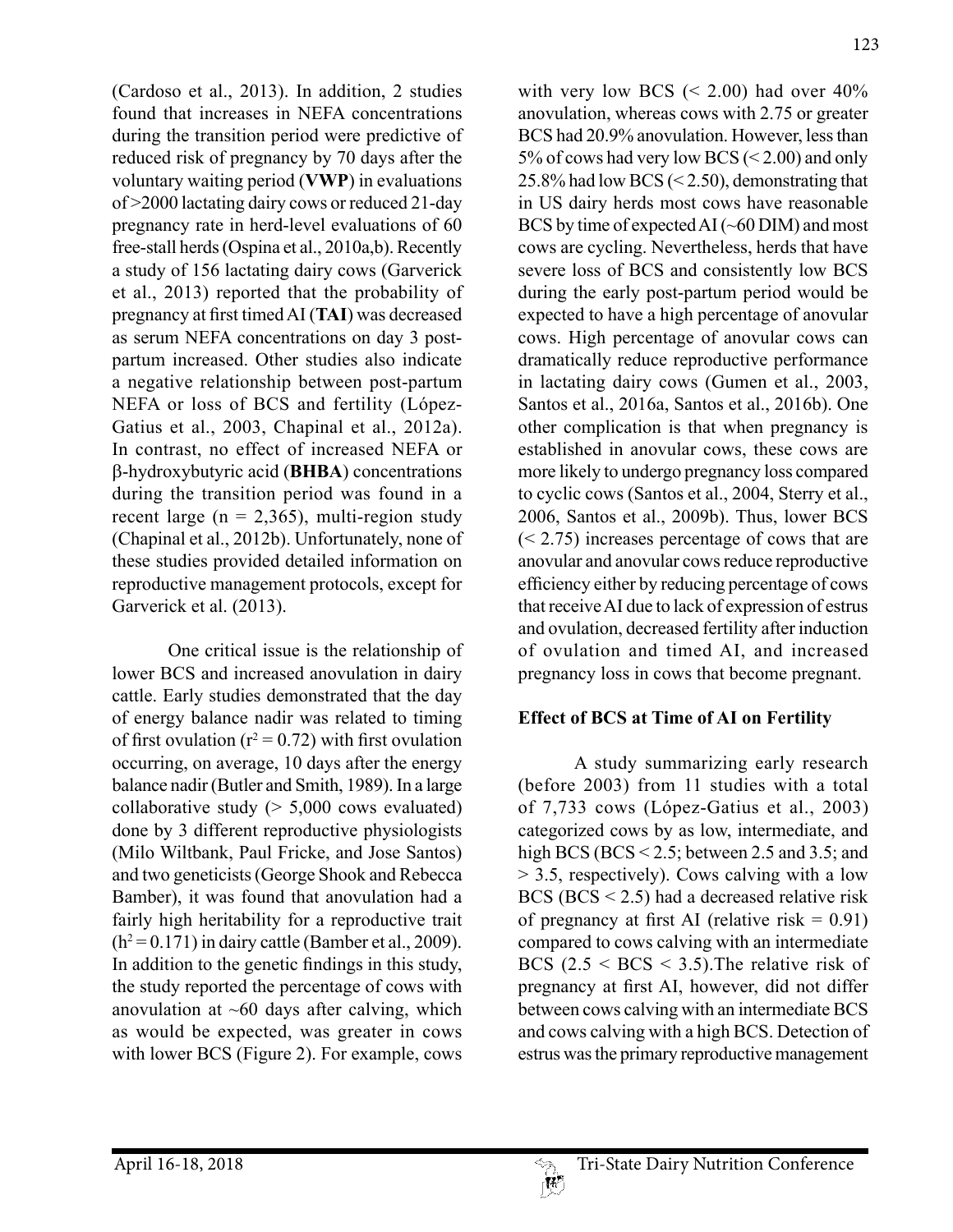tool used in these early studies; therefore, cows that were not cycling would not receive AI. Current programs use GnRH and prostaglandin (**PGF**) to synchronize ovulation, allowing all anovular cows to be bred by timed AI, thereby increasing service rate in these cows, but fertility remains suboptimal.

An early study from our laboratory evaluated the effect of BCS near AI on fertility in cows that were bred to Ovsynch. The cows with low BCS (< 2.5) had lower P/AI compared to cows with normal  $(> 2.75)$  BCS  $(28.1\%$ , 32/114 vs. 43.7%, 125/286; *P* < 0.05) at the pregnancy diagnosis near 60 days after AI (Souza et al., 2007). To calculate the relative improvement in fertility, differences between BCS classes are calculated  $(43.7 - 28.1 = 15.6)$ , then the difference is divided by the percentage pregnant in the low BCS  $(15.6/28.1 = 55.5\%)$ . So there are greater than 50% more pregnancies after an Ovsynch and timed AI program in cows with good BCS as compared to low BCS. This observed effect of BCS on P/AI is somewhat greater than calculated relative reductions in P/AI in other studies that compared fertility in cows with lower vs. higher BCS: 33.1% (Ribeiro et al., 2011), 38.6% (Ribeiro et al., 2012), 15.2% (Santos et al., 2009a), 25.3% (Escalante et al., 2012), and 45.7% (Moreira et al., 2000). Thus, lower BCS can dramatically reduce fertility, even when Ovsynch is used to induce ovulation and allow timed AI.

In a more recent study (Carvalho et al., 2014), we evaluated the effect of lower BCS at the time of AI in cows that are bred with the Double Ovsynch protocol. Compared to a Presynch-Ovsynch protocol, a Double-Ovsynch protocol dramatically decreases the proportion of cows initiating the Ovsynch protocol in a low P4 environment (Souza et al., 2008, Herlihy et al., 2012, Ayres et al., 2013). This is important for interpreting our research because it is welldescribed that cows with low P4 at the beginning of the Ovsynch protocol have decreased P/AI compared with cows with high P4 concentrations (Silva et al., 2007, Denicol et al., 2012, Giordano et al., 2012a, Giordano et al., 2012b, Giordano et al., 2013). In our study using Double-Ovsynch for all breedings (Carvalho et al., 2014), there was a decrease of 8.8% in P/AI in cows with low BCS compared to high BCS (40.4% vs. 49.2%;  $P = 0.03$ ) which calculates to a relative increase in P/AI of 21.8% (8.8/40.4). We continue to update data from this research (Carvalho, P.D., unpublished). From a total of 30 to 40 lactating cows bred with Double Ovsynch at first AI, only 24.7% ( $n = 752$ ) had lower BCS (< 2.50). These cows had lower P/AI (40%) compared to cows with better BCS (> 2.50; 52.6%, 1203/2288) or a relative increase of 31.5% in P/AI (Figure 3). Thus, timed AI programs allow all cows to be bred, but cows with BCS less than 2.75 have much lower fertility than cows with better BCS, even when a program like Double Ovsynch is utilized that is expected to induce ovulation in anovular cows.

### **Effect of Change in BCS After Calving on Fertility**

A frequently-discussed hypothesis that was first introduced by Britt (1992), postulated that energy status during the early post-partum period could alter follicular/oocyte quality resulting in negative effects on subsequent fertility in lactating dairy cows. This early study compared cows that lost BCS  $(n = 30)$  to cows with little BCS change  $(n = 46)$  during the early postpartum period (Britt, 1992). The P/AI was lower in cows with high BCS loss than in cows with little BCS loss either at first AI (62% vs  $25\%$ ) or at all AIs (61% vs 42%). Interestingly, the cows that had the high BCS loss had much greater BCS at calving than cows with little BCS loss (3.15 vs 2.78). Thus, this early study introduced the concept that loss in BCS score after calving reduced fertility.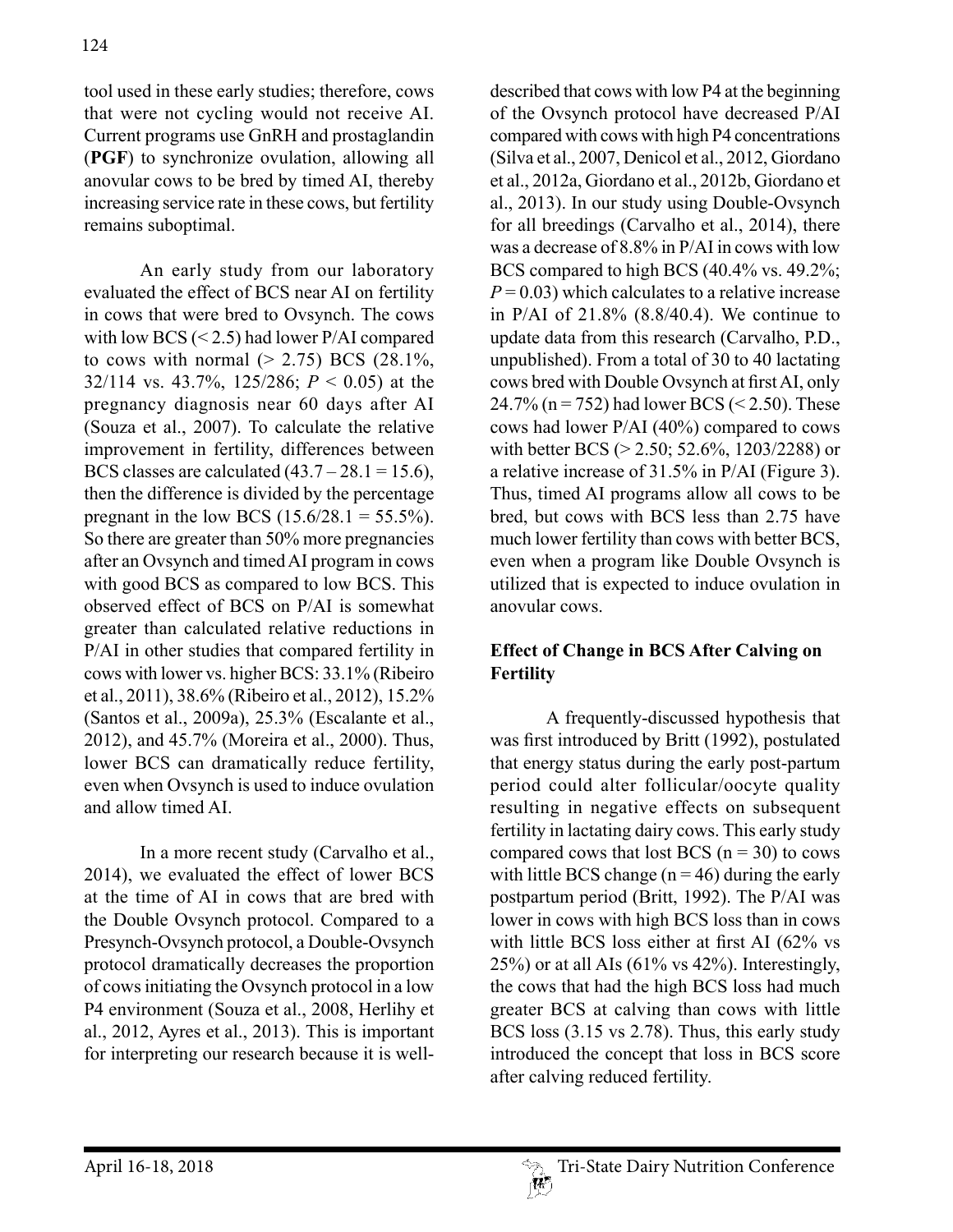The summary of early research mentioned above (López-Gatius et al., 2003) also categorized change in BCS from calving until AI (7,733 cows from 11 studies) as: increased (gain in score), slightly decreased (0 to 0.5 point loss), moderately decreased (0.6 to 1 point loss), or severely decreased (>1 point loss). The effect of BCS change decreased risk of pregnancy (relative risk  $= 0.9$ ) but only for cows categorized as suffering a severe BCS loss (> 1 BCS point) between parturition and first AI compared with cows categorized as undergoing increased or slight BCS loss. The relative risk of pregnancy did not differ between cows with a slight vs. moderate loss in BCS between parturition and first AI. Cows with severe loss in BCS between parturition and first AI also remained open for 10 days longer compared with cows undergoing a slight BCS loss. There was no difference in days open for cows with moderate or slight BCS loss. A more recent study (Santos et al., 2009a) also reported that cows losing more BCS between calving and first AI had lower P/ AI and were more likely to undergo pregnancy loss than cows with little BCS loss. Moreover, cows that lost more BCS were also more likely to be anovular by 65 days in milk (**DIM**; Santos et al., 2009a). By contrast, Ruegg and Milton (1995) reported no association between BCS or BCS change from parturition to first AI and days to first estrus, days to first postpartum insemination, or number of inseminations required for cows to become pregnant.

We recently published a study in which we evaluated BCS of lactating dairy cows  $(n = 1,887)$  at time of calving and 21 days after calving. Cows were categorized by BCS change and then received timed AI after a Double Ovsynch protocol. Overall, only 7.3% of cows lost 0.5 or more BCS points (139/1,887). There was no difference between cows that lost 0.5 or more BCS points compared to those that lost 0.25 BCS points in P/AI at 40 days (27.3% vs. 24.6%; *P* > 0.15) or at 70 days (24.6% vs. 22.3%, *P* > 0.15) after TAI, or in pregnancy loss between first and second pregnancy examination (7.9% vs. 9.4%,  $P > 0.15$ ). Therefore, we combined these cows into a single group for all subsequent analyses (i.e., cows that lost BCS between calving and 21 DIM). Overall, the proportion of cows that lost, maintained, and gained BCS between calving and 21 DIM was 41.8%, 35.8% and 22.4%, respectively (Table 1). At the 40 days pregnancy examination (Table 1), P/AI differed (*P* < 0.001) dramatically among BCS change categories and was greater for cows that gained BCS (83.5%; 353/423), intermediate for cows that maintained BCS (38.2%; 258/675), and least for cows that lost BCS (25.1%; 198/789). Similarly, at the 70 days pregnancy diagnosis (Table 1), there was a dramatic effect of BCS change on P/AI  $(P < 0.001)$  but no effect on pregnancy loss  $(P = 0.34)$ . There was an effect of parity (primiparous vs. multiparous) on BCS at parturition (2.82 vs. 2.98; *P* < 0.001) and at 21 DIM (2.76 vs. 2.90; *P* < 0.001) and on P/AI at 40 days (50.1% vs. 35.4%; *P* < 0.001) and 70 days (47.0% vs. 32.6%; *P* < 0.001) after TAI but no effect  $(P = 0.41)$  on pregnancy loss. However, both primiparous and multiparous cows had a similar effect of BCS on P/AI (Carvalho et al., 2014).

The median calving to pregnancy interval differed (Log-Rank test, *P* < 0.001) between BCS groups and was 84, 113, and 128 days for cows with gaining, maintaining, and losing BCS between calving and 21 days postpartum, respectively. Cows gaining BCS between calving and 21 days postpartum were 3.0, and 2.5 times more likely to be pregnant by 300 DIM compared with cows losing and maintaining BCS (HR = 3.0, *P* < 0.001; and HR = 2.5, *P* < 0.001, respectively). Cows maintaining BCS between calving and 21 days postpartum were 1.2 times more likely to conceive by 300 DIM compared with cows losing BCS ( $HR = 1.2$ ,  $P = 0.01$ ).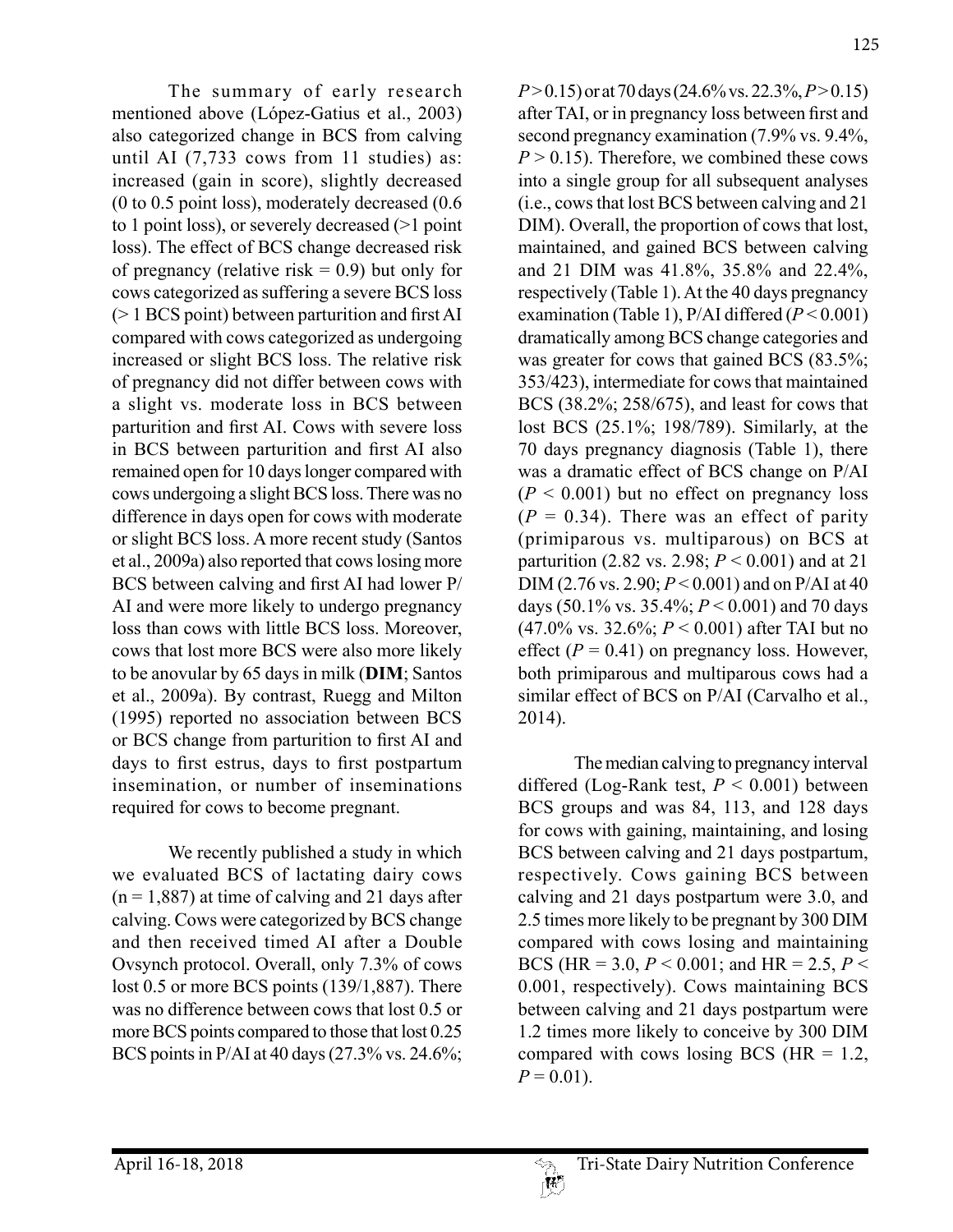A commonly accepted idea regarding postpartum energy balance in dairy cows is that all or nearly all cows lose BCS or weight during the postpartum period and that cows only differ in the degree to which they lose BCS or weight. We were surprised at the relatively small degree of loss of BCS or BW observed in this experiment. Only 41.8% (789/1887) of cows lost BCS during the first 21 days postpartum and this was similar for the 2 farms that were utilized in this study. Further, the observation that only 7.3% of cows lost 0.5 or more BCS (139/1,887) during the first 21 days after calving seems somewhat at variance with previous reports of BCS losses of 1 or more units during the early postpartum period (López-Gatius et al., 2003, Gumen et al., 2005, Santos et al., 2009b). Even more surprising was the observation that 33.5% (358/1070) of cows on Farm 2 gained BCS during the first 21 days after calving and that almost 60% of cows on either farm maintained or gained BCS during this early post-partum period.

Recently (Carvalho et al., 2014), we have done weekly BW evaluation from calving until AI in lactating dairy cows  $(n = 72)$ . As shown in Figure 4, Quartile 1 cows gained about 2.5% of BW from the first to third week after calving, Quartile 2 cows maintained BCS, Quartile 3 cows lost ~4% of BW by 6 weeks post-partum (~0.25 BCS), and only Quartile 4 lost ~7.5% of BW in the early post-partum period, equivalent to about 0.5 BCS unit. Thus, the BW changes in this study were consistent with our large study indicating that there are many cows that do not lose BCS or BW during the early post-partum period and that losses in BCS under current management conditions may be less than previously reported.

Table 2 shows the effect of quartile of BW loss on embryo characteristics. First, there was no effect of parity on any of the embryo

characteristics so all parities were combined for the analysis. Superovulatory response did not differ  $(P > 0.15)$  among quartiles (Table 2). Similarly, total unfertilized structures, total structures recovered, and recovery rate did not differ (not shown) and total fertilized structures and percentage fertilization also did not differ  $(P > 0.15)$  among quartiles. Total degenerated embryos were greatest for Q4 cows, lowest for Q1 and Q2, and intermediate for Q3. Percentage of degenerated embryos was similar among Q1, Q2, and Q3 cows and was greatest for Q4 cows (Table 2). Similarly, the percentage of fertilized structures that were classified as degenerate embryos was greatest for Q4 and least for Q1, Q2, and Q3 ( $P = 0.04$ ). Conversely, percentage of fertilized structures classified as quality 1 and  $2 (P = 0.05)$  or quality 1, 2, and 3 ( $P = 0.04$ ) was lower for Q4 than for other quartiles (Table 2).

Thus, the most fascinating results in our study were the dramatic differences in P/AI that were observed in cows due to BCS change during the early post-partum period. In our study, cows with an increase in BCS had increased P/AI (at 70 days pregnancy diagnosis) by an astonishing 42.3% (78.3% - 36.0%) compared to cows maintaining BCS and 55.5% (78.3% - 22.8%) compared to cows losing BCS during the first 3 weeks post-partum. This difference could also be observed in the dramatic improvement in time to pregnancy in the cows that gained BCS during the early post-partum period. The BCS at parturition was slightly greater for cows that subsequently lost BCS (2.93) compared to cows that maintained  $(2.89)$  or gained  $(2.85)$  BCS; however, this minor difference seems unlikely to explain the extraordinary fertility differences. In addition, the parity differences between BCS categories seem unlikely to explain the results since primiparous and multiparous had similar differences in fertility based on change in BCS. Overall, our results agree with the Britt (1992) hypothesis, which postulates that negative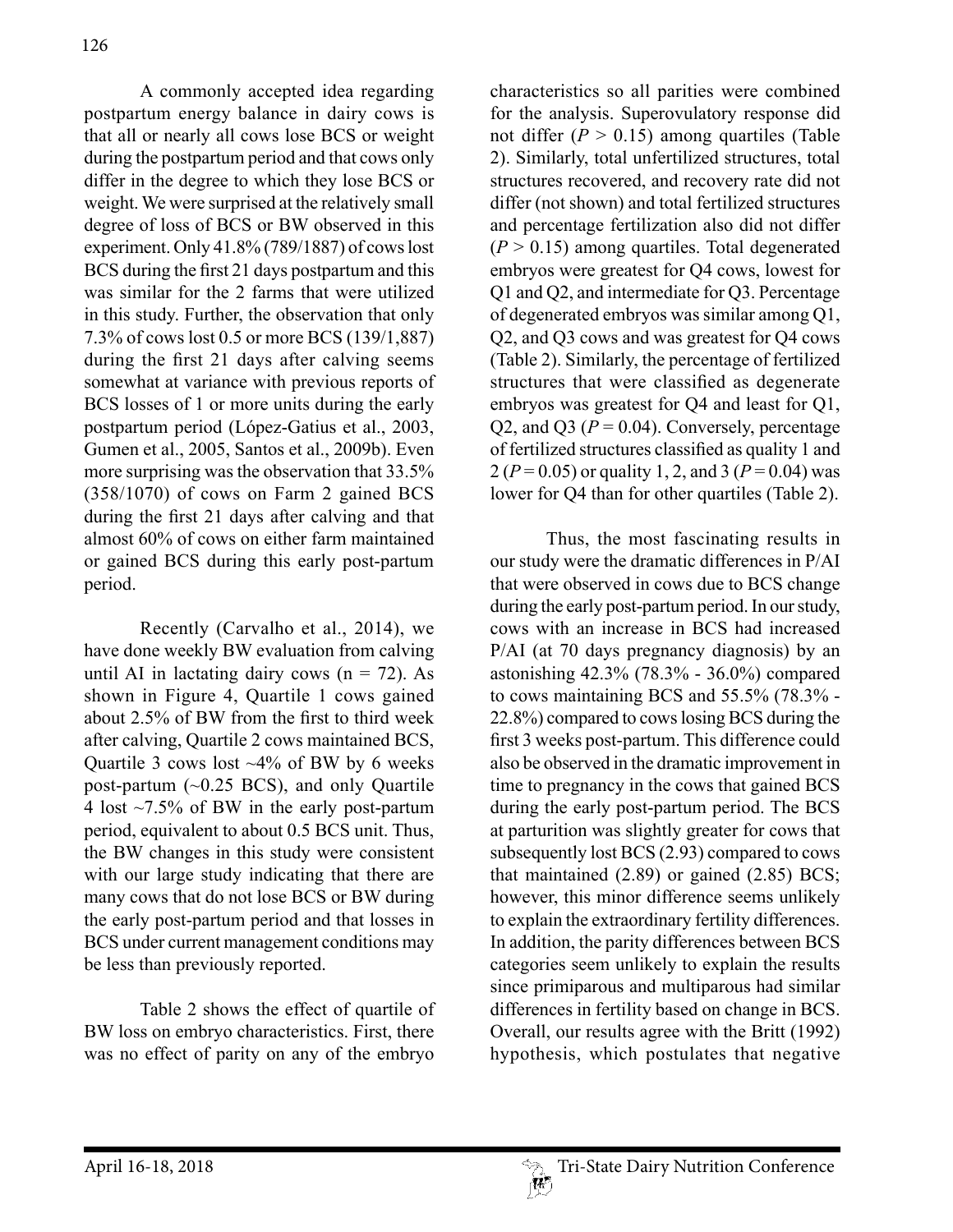energy balance during the early postpartum period is associated with decreased P/AI at first AI. In addition, it seems clear that loss of BW during the early postpartum period was associated with reduced quality of embryos after superovulation. This suggests that effects of postpartum BCS/BW loss directly impact the early embryo, perhaps by direct effects on the oocyte during this period.

### **Effect of Changes in BCS During Dry Period on Fertility**

In subsequent research, it has become clear that the loss of BCS during the early postpartum period is reflective of changes that are already occurring in BCS during the dry period. A recent study from our group (Barletta et al., 2017), categorized cows by whether they gained, maintained, or lost BW during the entire transition period  $(-21)$  days before calving to  $+21$ days after calving). The percentages of cows that gained, maintained, or lost BCS from -21 to 21 DIM were 28, 22, and 50%, respectively. At Day -21, the cows in the group that lost BCS had the greatest BCS (2.97), following by Maintained (2.70), and the Gained group (2.57) had the lowest BCS  $(P < 0.01$ ; Table 3). The Lost group had greater percentage of cows with BCS  $>$  3 on Day -21 ( $P$  < 0.01) than the other groups. However, all cows had similar BCS on Days -7 (2.71; *P* = 0.99) and Day 7 (2.71;  $P = 0.91$ . At Day 21 postpartum, BCS was greater for cows that gained (2.90), intermediate for cows that maintained (2.70) and lower for cows that lost  $(2.54)$  BCS  $(P < 0.01$ ; Table 3). Almost all cows that were over 3.0 BCS at Day -21, lost BCS during the transition period (Barletta et al., 2017). Thus, BCS at the start of the transition period is the primary driver of BCS loss during the transition period.

There are dramatic changes in health and reproduction in cows that lose BCS during the transition period (Barletta et al., 2017). As shown in Table 4, days to first ovulation was much longer in cows that lost BCS  $(47.1)$ days), shorter in cows that maintained BCS (37.9 days), and cows that gained BCS had the earliest days to first ovulation (33.9 days). The P/AI either at the first pregnancy diagnosis (32 days) or second pregnancy diagnosis (70 days) varied substantially by BCS loss group (Table 4). For example, cows that gained BCS had almost 3-fold greater P/AI (45.5% P/AI at 70 days) compared to cows that lost BCS (15.7%). Cows that lost BCS were also more likely to have 2 or more health problems during the early postpartum period (62.9%) than cows that gained BCS (39.4%), which may partially underlie the observed reproduction problems. There were no differences in milk yield among the groups. It appears that many of the health and reproduction problems have already been determined before the transition period due to elevated BCS in some cows.

A recent study is also consistent with this idea (Chebel et al., 2018). This study evaluated records from 2 dairy farms in California  $(n = 16,104$  lactations in 9,950 cows) and classified cows by BCS at dry off and parturition as having excessive BCS loss (- 0.75 or more; 9.9% of lactations), moderate loss (-0.5 to -0.25; 39.9%), no change in BCS (0; 29.9%), or gained BCS during dry period  $(> 0.25; 20.2\%)$ . The factor that explained the greatest percentage of the variation in the statistical model for BCS loss during the dry period was BCS at dry-off (94.7%) with only  $\sim$ 5% of variation explained by all other variables in the model (temperature-humidity index, calf sex, parity, days dry, number of calves, etc.). In this study, cows were bred by detection of estrus during a Presynch program (2 prostaglandin treatments 14 days apart) followed by timed AI using various Ovsynch modifications in cows that were not detected in estrus. Evaluation of P/AI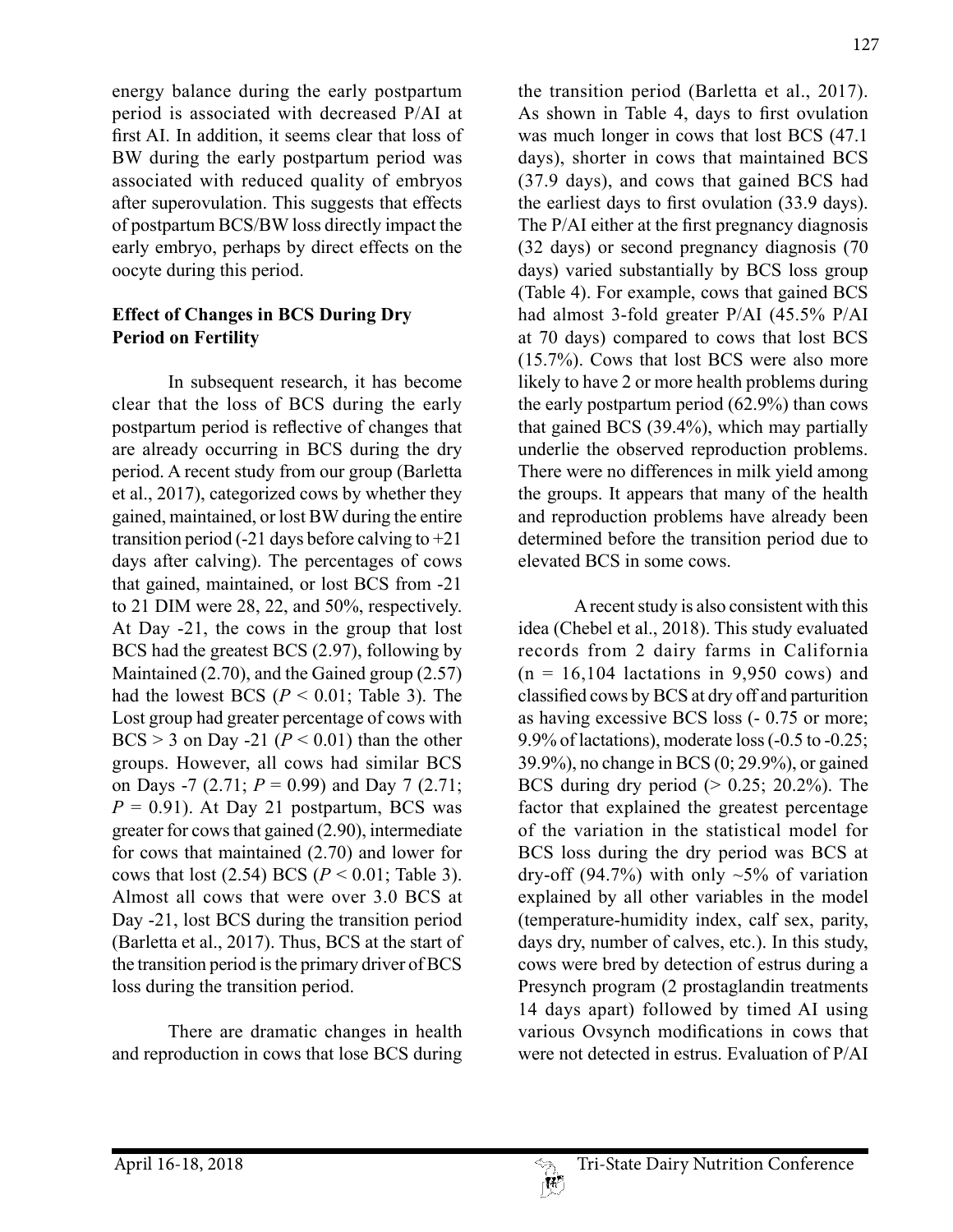at first AI shows that BCS loss during the dry period had a substantial effect  $(P < 0.001)$  on reproductive performance. For example, cows that gained BCS had greater P/AI (41.9% P/AI at 67 days pregnancy diagnosis) compared to cows with excessive BCS loss (20.8%; Odds ratio =  $0.36$ ), moderate BCS loss  $(28.3\%; OR)$  $= 0.55$ ), or no change in BCS (33.1%; OR  $=$ 0.68). The authors concluded that "loss of BCS during the dry period was a predisposing factor associated with health disorders and reduced productive and reproductive performance in Holstein cows."

## **Conclusions**

It seems clear that evaluation of BCS could be a critical method for evaluating current management strategies on a dairy and as a predictor of future health and reproductive problems. For the research reviewed in this manuscript, BCS should be evaluated at dry off, near calving, at 21 days after calving, and at the time of first AI. The actual BCS at first AI is a clear predictor of expected outcome from the AI, even when excellent programs are utilized to induce cyclicity in cows, such as Double Ovsynch. It is also impressive that cows that are gaining BCS have dramatically better P/AI compared to cows losing BCS, based on measurements of BCS change: 1) during the period from calving to 21 days, 2) during entire transition period (-21  $to + 21$  days), or 3) only during the dry period (at dry off to calving). The key determinant of BCS loss seems to be that cows with excessive BCS have the least likelihood of gaining BCS and have the greatest BCS loss, on average. Excessive BCS at dry off seems to be any cows that is  $>$  3.25 (Chebel et al., 2018), whereas at calving, it seems to be any  $> 3.0$  (Carvalho et al., 2014; Barletta et al., 2017). Evaluation of BCS at these key times will allow clear analysis of current management practices by producers, veterinarians, and nutritional professionals and

rational development of strategies to correct problems, such as excessive BCS at dry off, resulting in dramatic improvements in health and reproduction in their dairy herds.

### **References**

Ayres, H., R.M. Ferreira, A.P. Cunha, R.R. Araujo, and M.C. Wiltbank. 2013. Double-Ovsynch in high-producing dairy cows: Effects on progesterone concentrations and ovulation to GnRH treatments. Theriogenology 79:159-164.

Bamber, R.L., G.E. Shook, M.C. Wiltbank, J.E. Santos, and P.M. Fricke. 2009. Genetic parameters for anovulation and pregnancy loss in dairy cattle. J. Dairy Sci. 92:5739-5753.

Barletta, R.V., M. Maturana Filho, P.D. Carvalho, T.A. Del Valle, A.S. Netto, F.P. Renno, R.D. Mingoti, J.R. Gandra, G.B. Mourao, P.M. Fricke, R. Sartori, E.H. Madureira, and M.C. Wiltbank. 2017. Association of changes among body condition score during the transition period with NEFA and BHBA concentrations, milk production, fertility, and health of Holstein cows. Theriogenology 104:30-36.

Bisinotto, R.S., L.F. Greco, E.S. Ribeiro, N. Martinez, F.S. Lima, C.R. Staples, W.W. Thatcher, and J.E.P. Santos. 2012. Influences of nutrition and metabolism on fertility of dairy cows. Animal Reproduction 9:260-272.

Britt, J.H. 1992. Impacts of early postpartum metabolism on follicular development and fertility. Proceedings of the annual convention-American Association of Bovine Practitioners 24:39-43.

Butler, W.R. and R.D. Smith. 1989. Interrelationships between energy balance and postpartum reproductive function in dairy dattle. J. Dairy Sci. 72:767-783.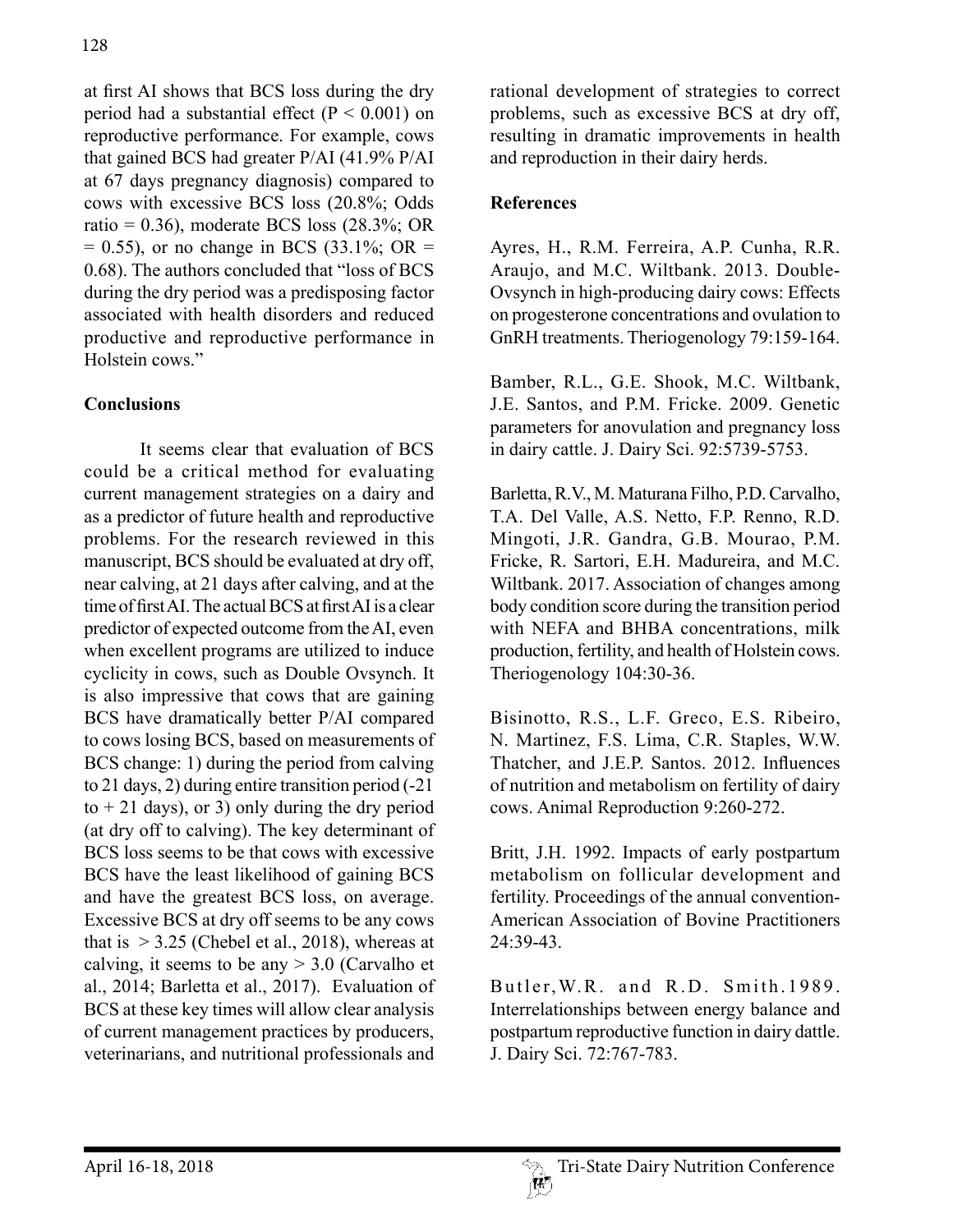Caraviello, D.Z., K.A. Weigel, M. Craven, D. Gianola, N.B. Cook, K.V. Nordlund, P.M. Fricke, and M.C. Wiltbank. 2006. Analysis of reproductive performance of lactating cows on large dairy farms using machine learning algorithms. J. Dairy Sci. 89:4703-4722.

Cardoso, F.C., S.J. LeBlanc, M.R. Murphy, and J.K. Drackley. 2013. Prepartum nutritional strategy affects reproductive performance in dairy cows. J. Dairy Sci. 96:5859-5871.

Carvalho, P.D., A.H. Souza, M.C. Amundson, K.S. Hackbart, M.J. Fuenzalida, M.M. Herlihy, H. Ayres, A.R. Dresch, L.M. Vieira, J.N. Guenther, R.R. Grummer, P.M. Fricke, R.D. Shaver, and M.C. Wiltbank. 2014. Relationships between fertility and postpartum changes in body condition and body weight in lactating dairy cows. J. Dairy Sci. 97:3666-3683.

Chapinal, N., M.E. Carson, S.J. LeBlanc, K.E. Leslie, S. Godden, M. Capel, J.E.P. Santos, M.W. Overton, and T.F. Duffield. 2012a. The association of serum metabolites in the transition period with milk production and earlylactation reproductive performance. J. Dairy Sci. 95:1301-1309.

Chapinal, N., S.J. LeBlanc, M.E. Carson, K.E. Leslie, S. Godden, M. Capel, J.E.P. Santos, M.W. Overton, and T.F. Duffield. 2012b. Herd-level association of serum metabolites in the transition period with disease, milk production, and early lactation reproductive performance. J. Dairy Sci. 95:5676-5682.

Chebel, R.C., L.G.D. Mendonca, and P.S. Baruselli. 2018. Association between body condition score change during the dry period and postpartum health and performance. J. Dairy Sci. (Accepted)

Denicol, A.C., G. Lopes Jr., L.G.D. Mendonça, F.A. Rivera, F. Guagnini, R.V. Perez, J.R. Lima, R.G.S. Bruno, J.E.P. Santos, and R.C. Chebel. 2012. Low progesterone concentration during the development of the first follicular wave reduces pregnancy per insemination of lactating dairy cows. J. Dairy Sci. 95:1794-1806.

Escalante, R.C., S.E. Poock, D.J. Mathew, W.R. Martin, E.M. Newsom, S.A. Hamilton, K.G. Pohler, and M.C. Lucy. 2012. Short communication: Presynchronization for timed artificial insemination in grazing dairy cows by using progesterone for 14 days with or without prostaglandin  $F2\alpha$  at the time of progesterone withdrawal. J. Dairy Sci. 95:5102-5108.

Garverick, H.A., M.N. Harris, R. Vogel-Bluel, J.D. Sampson, J. Bader, W.R. Lamberson, J.N. Spain, M.C. Lucy, and R.S. Youngquist. 2013. Concentrations of nonesterified fatty acids and glucose in blood of periparturient dairy cows are indicative of pregnancy success at first insemination. J. Dairy Sci. 96:181-188.

Giordano, J.O., M.C. Wiltbank, P.M. Fricke, S. Bas, R. Pawlisch, J.N. Guenther, and A.B. Nascimento. 2013. Effect of increasing GnRH and PGF2α dose during Double-Ovsynch on ovulatory response, luteal regression, and fertility of lactating dairy cows. Theriogenology 80:773-783.

Giordano, J.O., M.C. Wiltbank, J.N. Guenther, M.S. Ares, G. Lopes Jr., M.M. Herlihy, and P.M. Fricke. 2012a. Effect of presynchronization with human chorionic gonadotropin or gonadotropin-releasing hormone 7 days before resynchronization of ovulation on fertility in lactating dairy cows. J. Dairy Sci. 95:5612-5625.

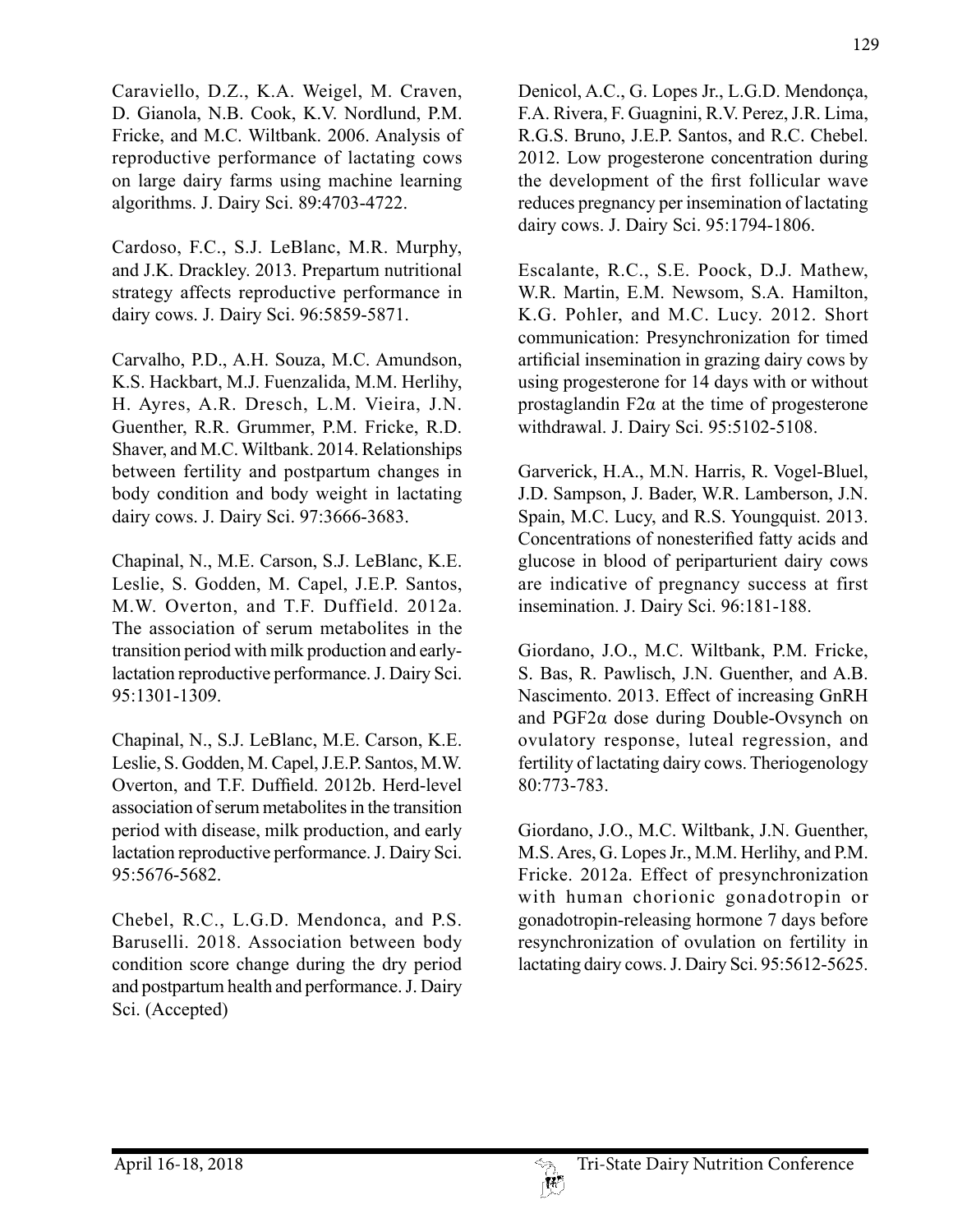Giordano, J.O., M.C. Wiltbank, J.N. Guenther, R. Pawlisch, S. Bas, A.P. Cunha, and P.M. Fricke. 2012b. Increased fertility in lactating dairy cows resynchronized with Double-Ovsynch compared with Ovsynch initiated 32 d after timed artificial insemination. J. Dairy Sci. 95:639-653.

Gumen, A., J.N. Guenther, and M.C. Wiltbank. 2003. Follicular size and response to Ovsynch versus detection of estrus in anovular and ovular lactating dairy cows. J. Dairy Sci. 86:3184-3194.

Gumen, A., R.R. Rastani, R.R. Grummer, and M. C. Wiltbank. 2005. Reduced dry periods and varying prepartum diets alter postpartum ovulation and reproductive measures. J. Dairy Sci. 88:2401-2411.

Hayirli, A. 2006. The role of exogenous insulin in the complex of hepatic lipidosis and ketosis associated with insulin resistance phenomenon in postpartum dairy cattle. Vet. Res. Commun. 30:749-774.

Herlihy, M.M., J.O. Giordano, A.H. Souza, H. Ayres, R.M. Ferreira, A. Keskin, A.B. Nascimento, J.N. Guenther, J.M. Gaska, S.J. Kacuba, M.A. Crowe, S.T. Butler, and M.C. Wiltbank. 2012. Presynchronization with Double-Ovsynch improves fertility at first postpartum artificial insemination in lactating dairy cows. J. Dairy Sci. 95:7003-7014.

López-Gatius, F., J. Yániz, and D. Madriles-Helm. 2003. Effects of body condition score and score change on the reproductive performance of dairy cows: A meta-analysis. Theriogenology 59:801-812.

Moreira, F., C. Risco, M.F.A. Pires, J.D. Ambrose, M. Drost, M. DeLorenzo, and W.W. Thatcher. 2000. Effect of body condition on reproductive efficiency of lactattng dairy cows receiving a timed insemination. Theriogenology 53:1305-1319.

Ospina, P.A., D.V. Nydam, T. Stokol, and T.R. Overton. 2010a. Association between the proportion of sampled transition cows with increased nonesterified fatty acids and β-hydroxybutyrate and disease incidence, pregnancy rate, and milk production at the herd level. J. Dairy Sci. 93:3595-3601.

Ospina, P.A., D.V. Nydam, T. Stokol, and T.R. Overton. 2010b. Associations of elevated nonesterified fatty acids and β-hydroxybutyrate concentrations with early lactation reproductive performance and milk production in transition dairy cattle in the northeastern United States. J. Dairy Sci. 93:1596-1603.

Pires, J.A.A., C. Delavaud, Y. Faulconnier, D. Pomies, and Y. Chilliard. 2013. Effects of body condition score at calving on indicators of fat and protein mobilization of periparturient Holstein-Friesian cows. J. Dairy Sci. 96:6423-6439.

Pires, J.A.A., J.B. Pescara, and R.R. Grummer. 2007. Reduction of plasma NEFA concentration by nicotinic acid enhances the response to insulin in feed-restricted Holstein cows. J. Dairy Sci. 90:4635-4642.

Ribeiro, E.S., R.L.A. Cerri, R.S. Bisinotto, F.S. Lima, F.T. Silvestre, L.F. Greco, W.W. Thatcher, and J.E.P. Santos. 2011. Reproductive performance of grazing dairy cows following presynchronization and resynchronization protocols. J. Dairy Sci. 94:4984-4996.

Ribeiro, E.S., A.P.A. Monteiro, F.S. Lima, H. Ayres, R.S. Bisinotto, M. Favoreto, L.F. Greco, R.S. Marsola, W.W. Thatcher, and J.E.P. Santos. 2012. Effects of presynchronization and length of proestrus on fertility of grazing dairy cows subjected to a 5-day timed artificial insemination protocol. J. Dairy Sci. 95:2513-2522.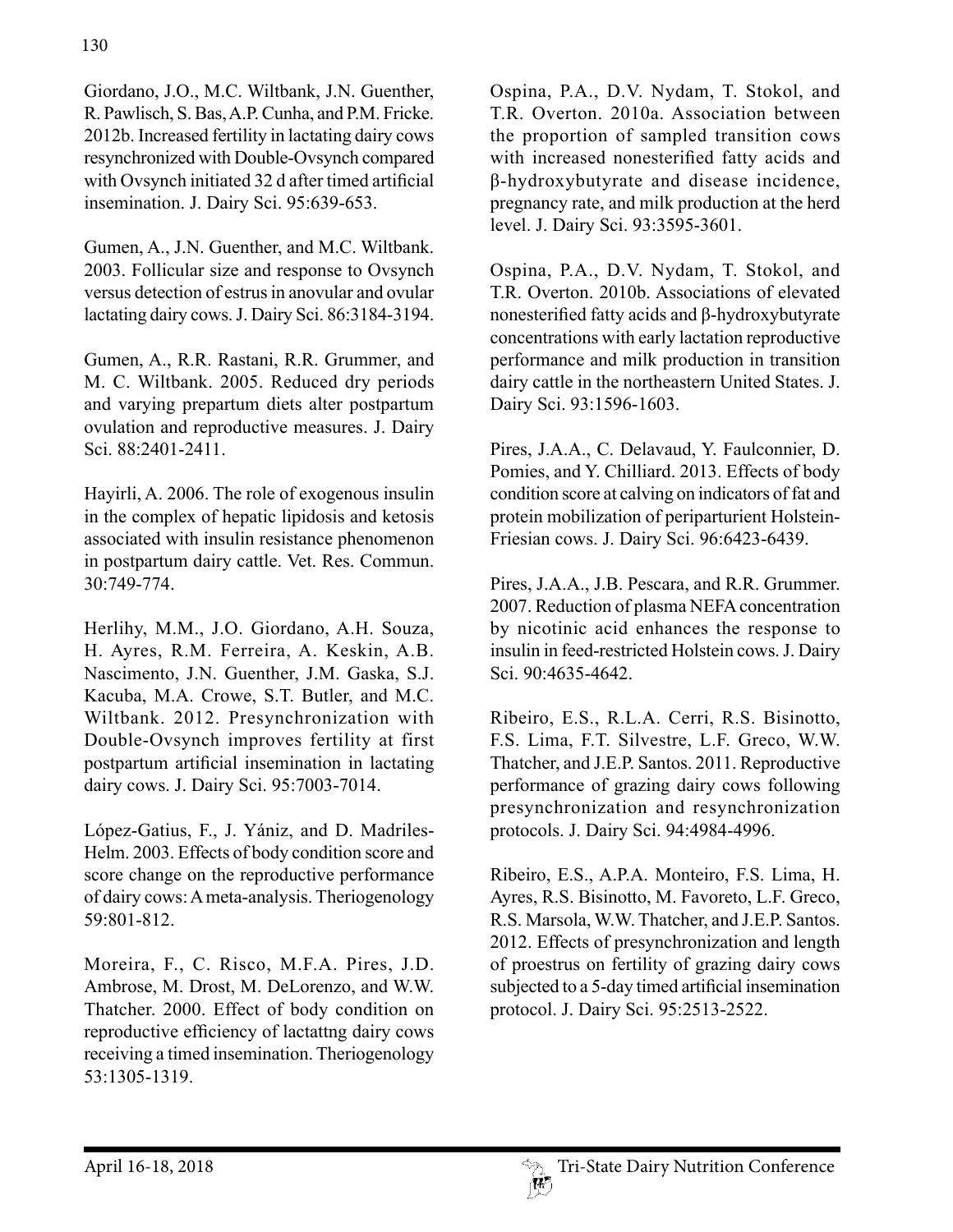Roche, J.R., N.C. Friggens, J.K. Kay, M.W. Fisher, K.J. Stafford, and D.P. Berry. 2009. Invited review: Body condition score and its association with dairy cow productivity, health, and welfare. J. Dairy Sci. 92:5769-5801.

Ruegg, P.L. and R.L. Milton. 1995. Body condition scores of Holstein cows on Prince Edward Island, Canada: Relationships with yield, reproductive performance, and disease. J. Dairy Sci. 78:552-564.

Santos, J.E.P., R.S. Bisinotto, and E.S. Ribeiro. 2016a. Mechanisms underlying reduced fertility in anovular dairy cows. Theriogenology 86:254- 262.

Santos, J.E.P., R.S. Bisinotto, E.S. Ribeiro, F.S. Lima, L.F. Greco, C.R. Staples, and W.W. Thatcher. 2010. Applying nutrition and physiology to improve reproduction in dairy cattle. Society of Reproduction and Fertility Supplement 67:387-403.

Santos, J.E.P., H.M. Rutigliano, and M.F.S. Filho. 2009a. Risk factors for resumption of postpartum estrous cycles and embryonic survival in lactating dairy cows. Anim. Reprod. Sci. 110:207-221.

Santos, J.E.P., H.M. Rutigliano, and M.F. Sa Filho. 2009b. Risk factors for resumption of postpartum estrous cycles and embryonic survival in lactating dairy cows. Anim. Reprod. Sci. 110:207-221.

Santos, J.E.P., W.W. Thatcher, R.C. Chebel, R.L. A. Cerri, and K.N. Galvão. 2004. The effect of embryonic death rates in cattle on the efficacy of estrus synchronization programs. Anim. Reprod. Sci. 82–83:513-535.

Santos, J.E.P., M.C. Wiltbank, E.S. Ribeiro, and R.S. Bisinotto. 2016b. Aspects and mechanisms of low fertility in anovulatory dairy cows. Animal Reproduction 13:290-299.

Sartori, R., G.J. Rosa, and M.C. Wiltbank. 2002. Ovarian structures and circulating steroids in heifers and lactating cows in summer and lactating and dry cows in winter. J. Dairy Sci. 85:2813-2822.

Silva, E., R.A. Sterry, D. Kolb, M.C. Wiltbank, and P.M. Fricke. 2007. Effect of pretreatment with prostaglandin  $F_{2a}$  before resynchronization of ovulation on fertility of lactating dairy cows. J. Dairy Sci. 90:5509-5517.

Souza, A.H., H. Ayres, R.M. Ferreira, and M.C. Wiltbank. 2008. A new presynchronization system (Double-Ovsynch) increases fertility at first postpartum timed AI in lactating dairy cows. Theriogenology 70:208-215.

Souza, A.H., A. Gumen, E.P. Silva, A.P. Cunha, J.N. Guenther, C.M. Peto, D.Z. Caraviello, and M.C. Wiltbank. 2007. Supplementation with estradiol-17beta before the last gonadotropinreleasing hormone injection of the Ovsynch protocol in lactating dairy cows. J. Dairy Sci. 90:4623-4634.

Sterry, R.A., M.L. Welle, and P.M. Fricke. 2006. Treatment with gonadotropin-releasing hormone after first timed artificial insemination improves fertility in noncycling lactating dairy cows. J. Dairy Sci. 89:4237-4245.

Waltner, S.S., J.P. Mcnamara, and J.K. Hillers. 1993. Relationships of body condition score to production variables in high producing Holstein dairy cattle. J. Dairy Sci. 76:3410-3419.

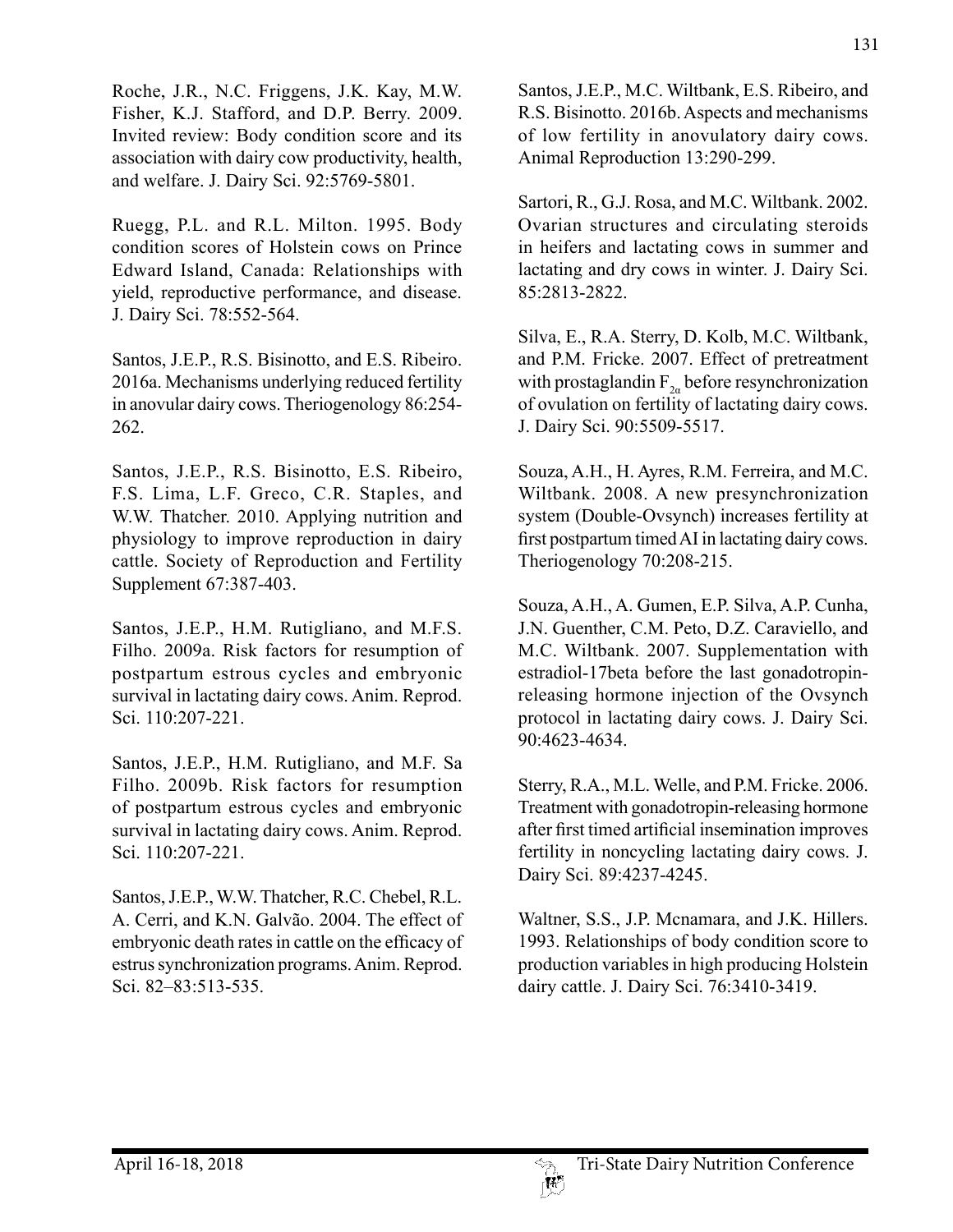Wildman, E.E., G.M. Jones, P.E. Wagner, R.L. Boman, H.F. Troutt, and T.N. Lesch. 1982. A dairy cow body condition scoring system and its relationship to selected production characteristics. J. Dairy Sci. 65:495-501.

Wiltbank, M.C., A. Garcia-Guerra, P.D. Carvalho, K.S. Hackbart, R.W. Bender, A.H. Souza, M.Z. Toledo, G.M. Baez, R. Surjus, and R. Sartori. 2014. Effects of energy and protein nutrition in the dam on embryonic development. Animal Reproduction 11:168-182.

Wiltbank, M., H. Lopez, R. Sartori, S. Sangsritavong, and A. Gumen. 2006. Changes in reproductive physiology of lactating dairy cows due to elevated steroid metabolism. Theriogenology 65:17-29.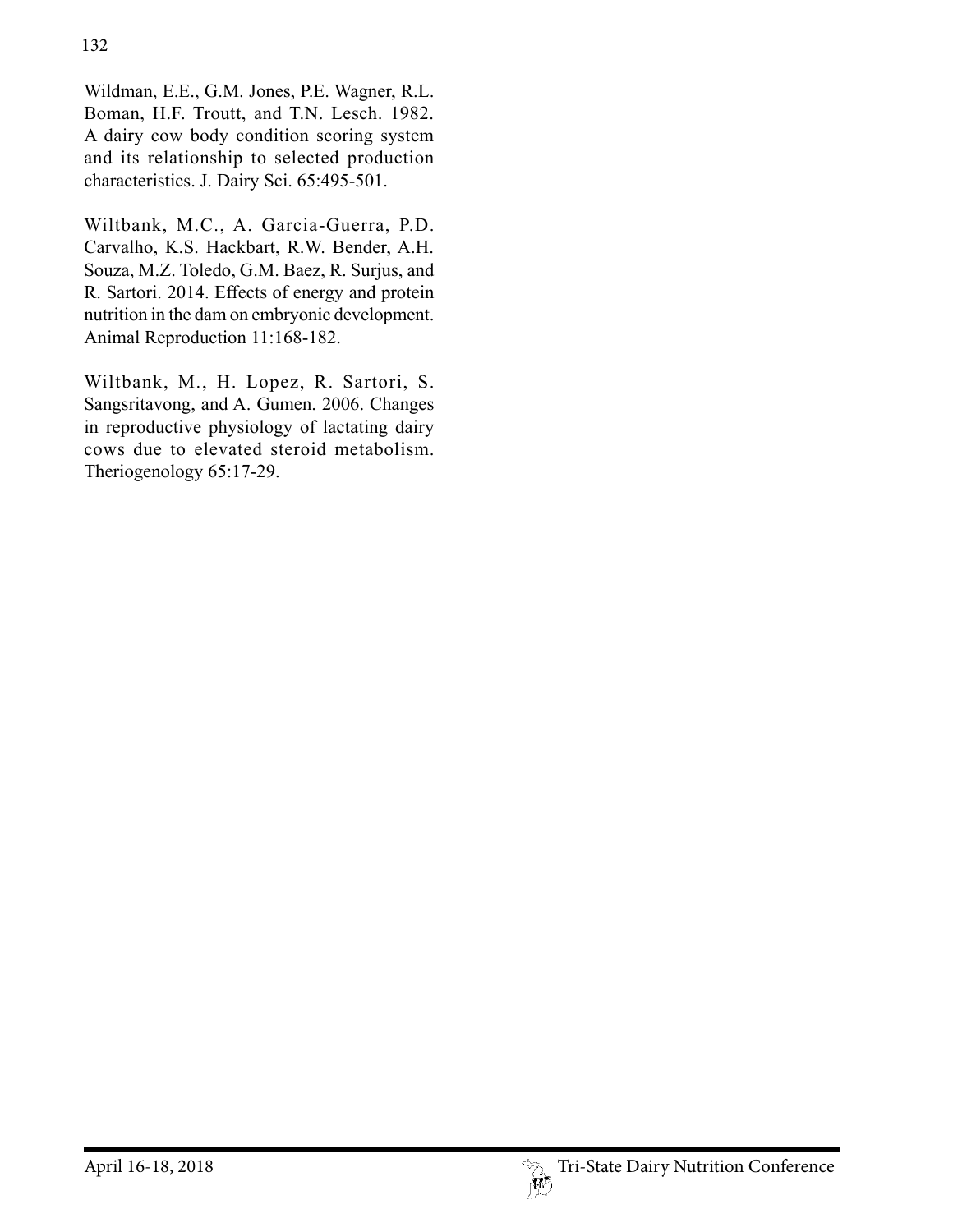| Measure          | Lost BCS                   | Maintained BCS       | Gained BCS                  | P Value<br><b>BCS</b> Change |
|------------------|----------------------------|----------------------|-----------------------------|------------------------------|
| $%$ of cows      | 41.8 (789/1887)            | 35.8 (675/1887)      | 22.4 (423/1887)             |                              |
| $P/AI$ (40 days) | $25.1 (198/789)^c$         | 38.2 $(258/675)^b$   | $83.5(353/423)^{a}$         | < 0.001                      |
| $P/AI$ (70 days) | $22.8(180/789)^c$          | 36.0 $(243/675)^{b}$ | 78.3 (331/423) <sup>a</sup> | < 0.001                      |
| Pregnancy loss   | 9.1(18/198)                | 5.8(15/258)          | 6.2(22/353)                 | 0.34                         |
| BCS at calving   | $2.93 \pm 0.01^{\text{a}}$ | $2.89 \pm 0.02^b$    | $2.85 \pm 0.02^b$           | 0.005                        |
| BCS at 21 DIM    | $2.64 \pm 0.01$ °          | $2.89 \pm 0.02^b$    | $3.10 \pm 0.02^{\text{a}}$  | < 0.001                      |

Table 1. Effect of BCS change from calving to 21 days in milk (DIM) on pregnancies /AI (P/AI) for cows classified as losing, maintaining, or gaining BCS.

abcValues within a row with different superscript letters differ at  $P < 0.05$ .

Table 2. Changes in embryo quality based on quartile of body weight loss (Carvalho et al., 2014; Figure 4).

|                                     | Quartile $(Q)$         |                  |                        |                        |            |
|-------------------------------------|------------------------|------------------|------------------------|------------------------|------------|
|                                     | Fourth Q               | Third Q          | Second Q               | First Q                |            |
|                                     | $\text{Lost} +$        | Lost             | Maintain               | Gain                   | $P$ -value |
|                                     |                        |                  |                        |                        |            |
| Corpus leteum $(\#)$                | $18.4 \pm 2.6$         | $18.4 \pm 1.7$   | $19.0 \pm 1.7$         | $16.0 \pm 2.0$         | 0.67       |
| Fertilized $(\% )$                  | $76.9 \pm 7.1$         | $77.0 \pm 6.6$   | $77.6 \pm 7.6$         | $78.4 \pm 7.1$         | 0.99       |
| Quality 1 & 2 $(\%$                 | $38.0 \pm 8.7$         | $61.3 \pm 8.2$   | $60.6 \pm 9.4$         | $63.4 \pm 8.6$         | 0.14       |
| Degenerate $(\% )$                  | $35.2 \pm 8.5^{\circ}$ | $12.6 \pm 4.6^b$ | $14.5 \pm 6.3^b$       | $9.6 \pm 3.7^{\rm b}$  | 0.02       |
| Quality 1 & 2 of Fertilized $(\% )$ | $48.4 \pm 9.5^{\circ}$ | $78.3 \pm 6.6^b$ | $72.6 \pm 9.5^{\rm b}$ | $77.7 \pm 7.4^{\rm b}$ | 0.05       |
| Degenerate of Fertilized $(\% )$    | $46.9 \pm 9.6^{\circ}$ | $17.4 \pm 6.4^b$ | $24.8 \pm 9.3^{ab}$    | $16.2 \pm 7.0^b$       | 0.04       |

<sup>ab</sup>Values within a row with different superscript letters differ at  $P < 0.05$ .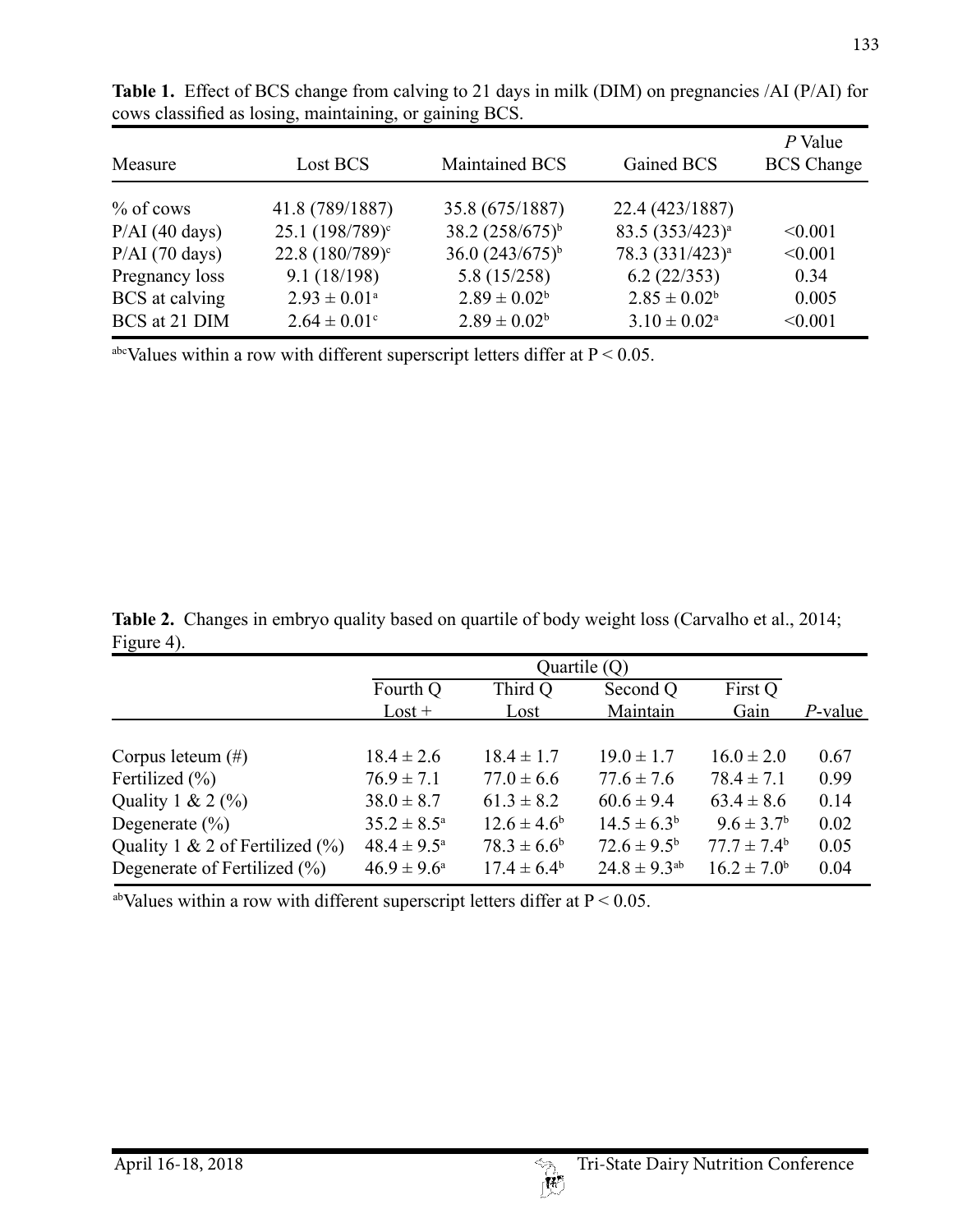| Change in $BCS1$ |                              |                   |                         |                 |  |
|------------------|------------------------------|-------------------|-------------------------|-----------------|--|
| Item             | Gained                       | Maintained        | Lost                    | <i>P</i> -value |  |
| n                | 69                           | 54                | 122                     | -               |  |
| BCS at -21 DIM   | $2.57 \pm 0.03$ <sup>c</sup> | $2.70 \pm 0.04^b$ | $2.97 \pm 0.03^{\circ}$ | ${}_{0.01}$     |  |
| BCS at -7 DIM    | $2.72 \pm 0.04$              | $2.71 \pm 0.06$   | $2.71 \pm 0.04$         | 0.99            |  |
| BCS at 7 DIM     | $2.72 \pm 0.04$              | $2.71 \pm 0.06$   | $2.69 \pm 0.04$         | 0.91            |  |
| BCS at 21 DIM    | $2.90 \pm 0.04^{\circ}$      | $2.70 \pm 0.04^b$ | $2.54 \pm 0.03$ °       | ${}_{0.01}$     |  |

**Table 3.** Body condition score (BCS; least squares means ± SEM) on days -21, -7, 7, and 21, in relation to calving, for cows that lost, maintained, or gained BCS during the transition period (Barletta et al., 2017).

abcValues within a row with different superscript letters differ at  $P < 0.05$ .

1 Cows had their BCS evaluated during the transition period (-21 to 21 DIM) using a 5-point scale with 0.25 increments.

**Table 4.** Effect of changes in body condition score (BCS) during the transition period (-21 to 21) on diameter of the ovulatory follicle, pregnancies per AI (P/AI), pregnancy loss, days postpartum at first ovulation, and percentage of cyclic cows at 50 DIM for cows that lost, maintained, or gained BCS (Barletta et al., 2017) .

|                                | Change in $BCS1$            |                             |                         |             |
|--------------------------------|-----------------------------|-----------------------------|-------------------------|-------------|
| Item                           | Gained                      | Maintained                  | Lost                    | $P$ -value  |
| Cows, $\%$ (no./no.)           | 28 (69/245)                 | 22(54/245)                  | 50 (122/245)            |             |
| Cyclic cows at 50 DIM, %       | $100^a (69/69)$             | 94.4 <sup>b</sup> (51/54)   | $81.1^{\circ}$ (99/122) | 0.015       |
| First ovulation, days          | $33.9 \pm 0.5$ <sup>c</sup> | $37.9 \pm 0.7$ <sup>b</sup> | $47.1 \pm 1.0^a$        | ${}_{0.01}$ |
| Ovulatory Follicle, mm         | $18.5 \pm 0.5$              | $19.0 \pm 0.8$              | $18.4 \pm 0.4$          | 0.76        |
| P/AI 32 days, $\%$ (no./no.)   | 53.0 (35/66) <sup>a</sup>   | $26.9(14/52)^{b}$           | $18.3 (21/115)^{b}$     | ${}< 0.01$  |
| P/AI 70 days, $\%$ (no./no.)   | 45.5 $(30/66)^a$            | $25.0(13/52)^{b}$           | $15.7(18/155)^{b}$      | ${}< 0.01$  |
| Pregnancy loss, $\%$ (no./no.) | 14.3(5/35)                  | 7.1(1/14)                   | 14.3(3/21)              | 0.79        |

<sup>abc</sup>Values within a row with different superscript letters differ at  $P < 0.05$ .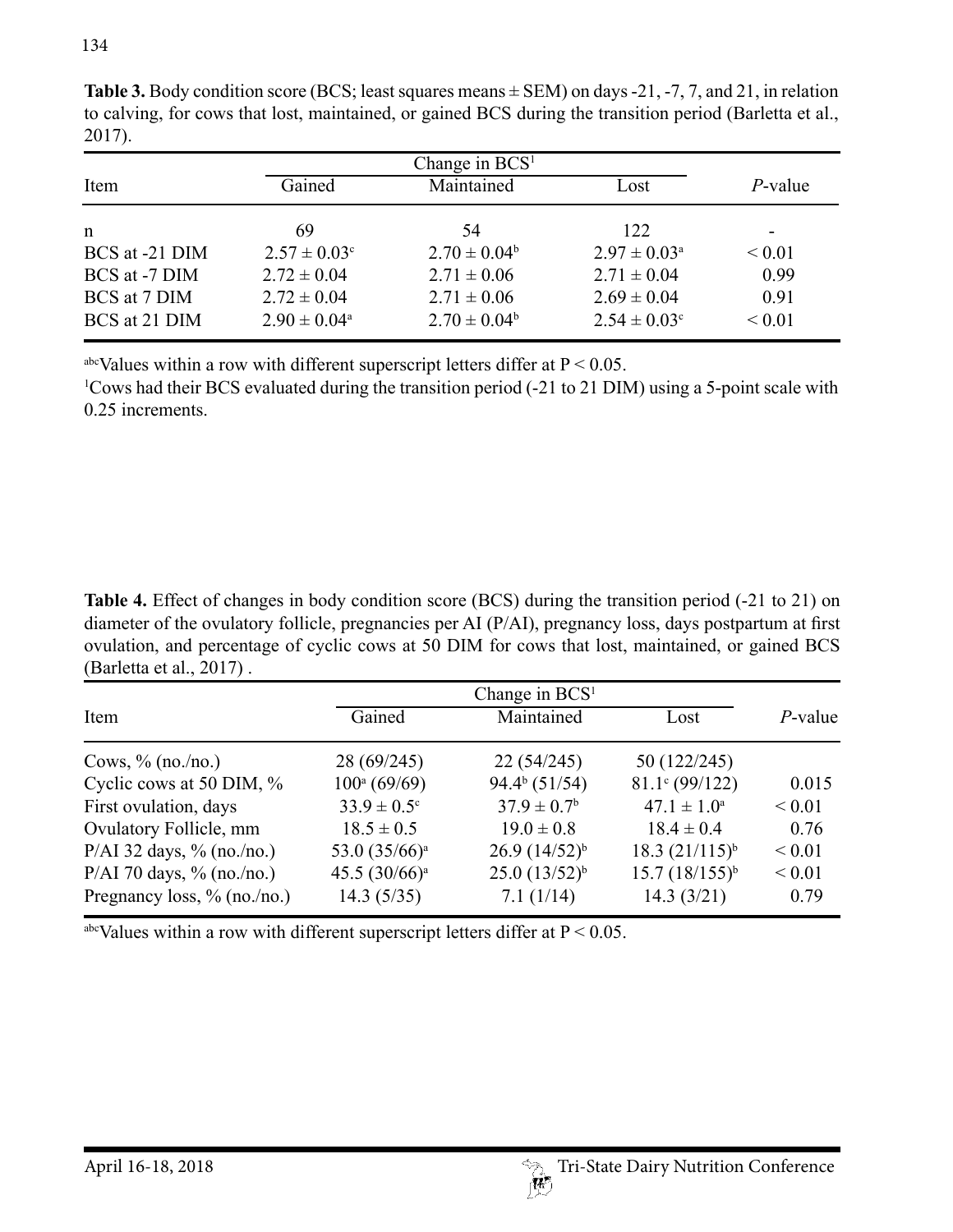

**Figure 1.** Summary of 3 different ways in which nutrition can produce reduced reproductive efficiency in lactating dairy cows. A. Inadequate intake of energy or other nutrients can lead to deficiencies which may be manifest as anovulation or pregnancy loss or as decreases in fertility and other measures of reproductive efficiency. B. High feed intake leads to high liver blood flow due to the high blood in the digestive tract that flows through the hepatic portal vein to the liver. This pathway leads to high metabolism of steroid hormones such as estradiol (E2) and progesterone (P4), causing reduced circulating E2 and P4 which causes large changes in reproductive physiology in lactating dairy cows. C. Excess consumption of certain nutrients, such as high carbohydrate diets leading to increased insulin or excessive protein leading to high blood urea nitrogen (BUN) can cause decreases in reproductive efficiency in certain situations. Consumption of feeds that contain certain toxins, such as high phytoestrogens, can produce dramatic changes in reproductive physiology, including reduced fertility.

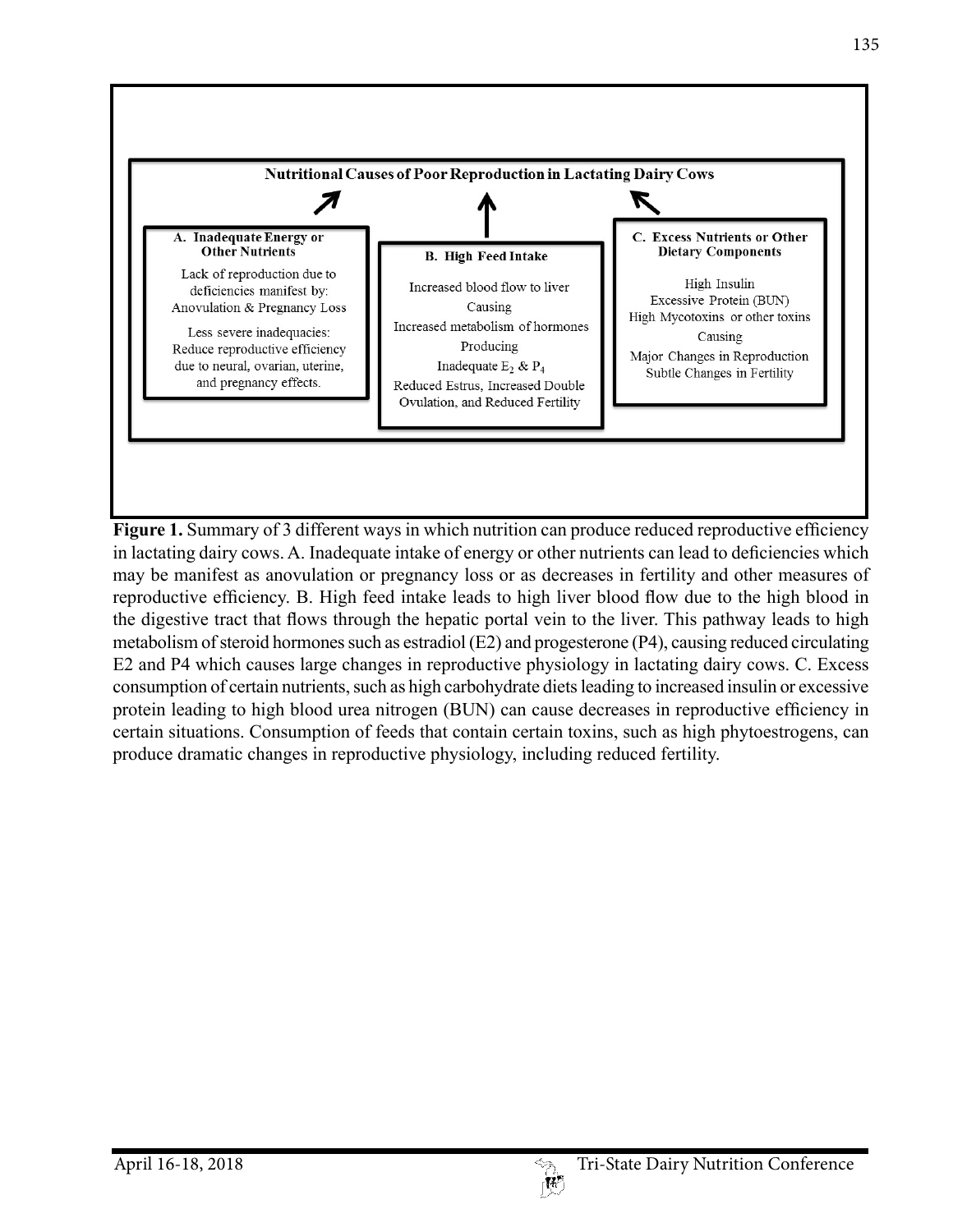

**Figure 2.** Relationship between BCS and percentage of cows that are anovular (Bamber et al., 2009). The low BCS cows (< 2.5) were a low percentage of the total cows (25.8%) but had a greater percentage of cows that were anovular (30.9%) compared to cows with greater BCS (74.2% of cows; 20.9% anovular).

136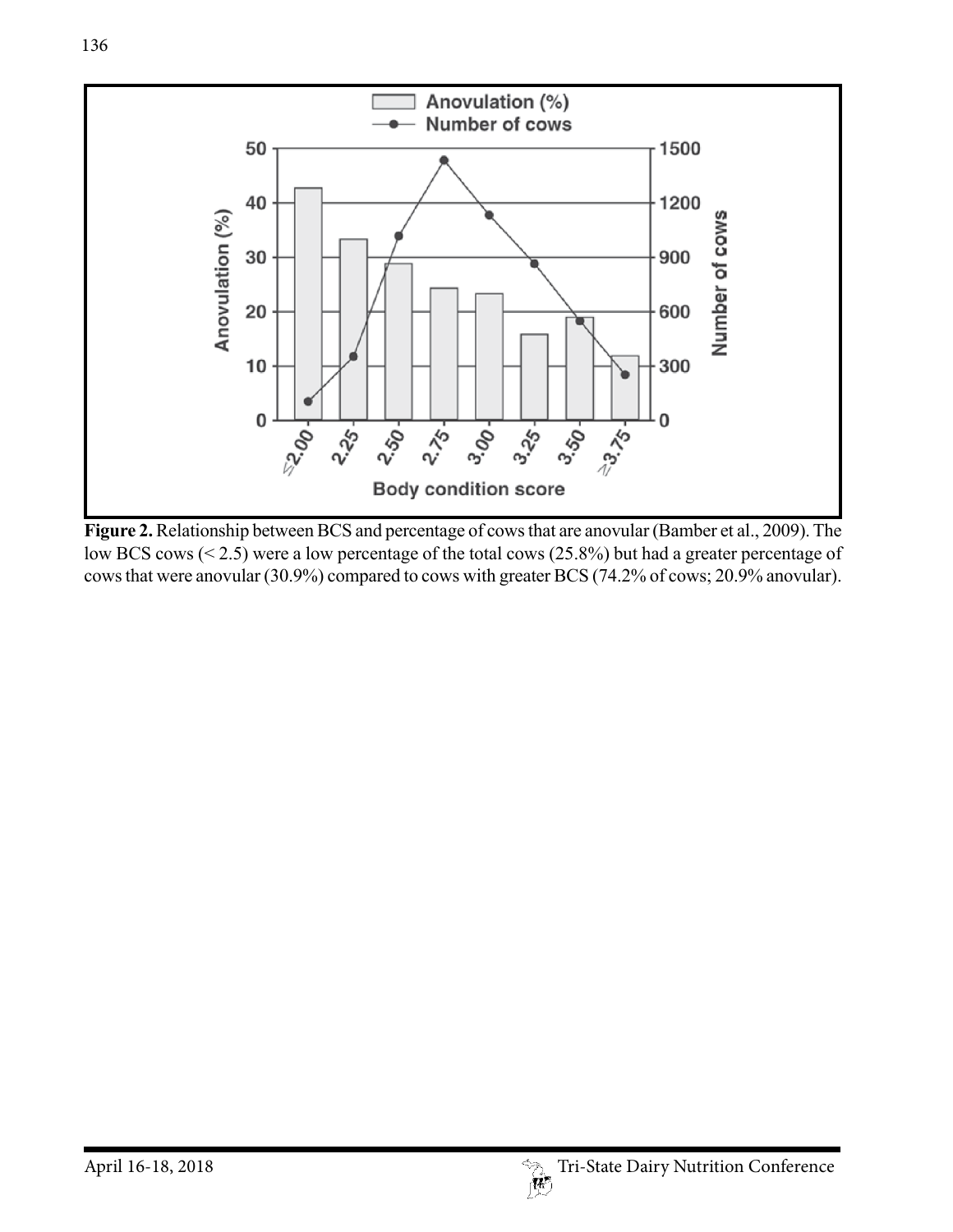

**Figure 3.** Effect of BCS at the time of AI on pregnancies per AI after Double Ovsynch and timed AI (Carvalho, P.D., unpublished). The contrast compared cows with low BCS (< 2.50) to cows with greater BCS (> 2.75).